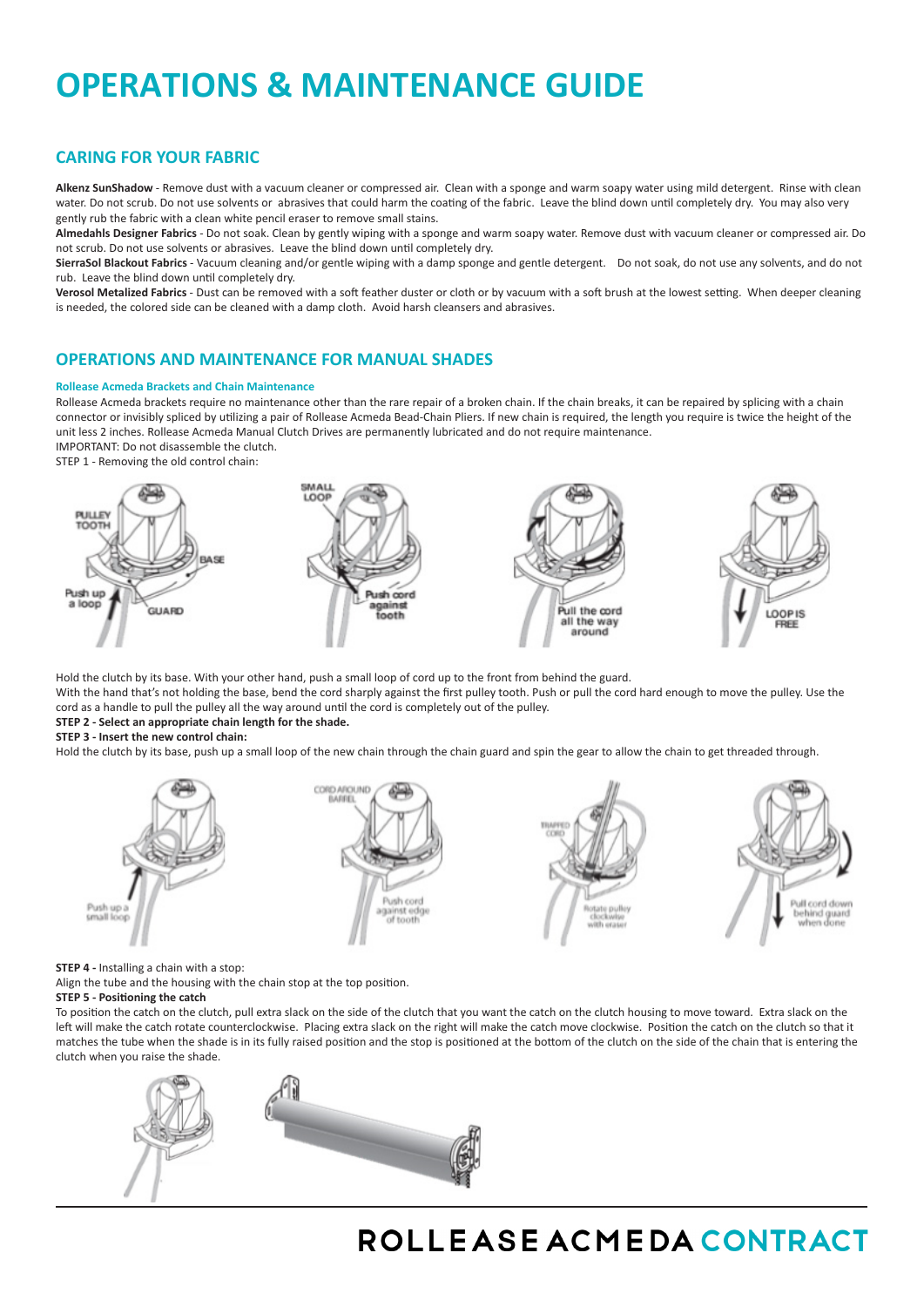# **Installation How to install a SL15 shade**

STEP 1 – Insert Pin End Into Bracket STEP 2 – Compress pin end and swing



STEP 1 – cut and form a loop using

bead chain provided

HOW TO INSTALL BEAD CHAIN ONTO CLUTCH

 $\mathcal{D}$ 

clutch end into position



STEP 2 – insert the new chain through opening of chain guard

## STEP 3 – Align clutch hooks onto bracket & ensure they are securely dropped into position





STEP 3 – place 1 ball into tooth and pull chain clockwise



STEP 4 – feed remaining loose chain back through chain guard to complete



# **OPERATIONS AND MAINTENANCE FOR MOTORIZED SHADES**

Q I am having issues installing the shade unit into its brackets. What should I check?

Check for excessive friction in the assembly

Ensure that the tube deductions are correct

Ensure that there is a suitable clearance between the motor head & bracket Ensure the idler pin is not pushing against the bracket, causing friction

### **ARC - AUTOMATE RADIO COMMUNICATION**

# Q How many motors can be controlled by one remote control?

Unlimited. An unlimited amount of motors can be set to the same channel as one single channel remote.

#### Q How does the Pulse hub communicate?

The hub has built in wi-fi to communicate with mobile devices and internet routers. It also utilizes ARC communication to send and receive messages from Automate motors.

## **ACCESSORIES**

#### **SOLAR PANEL**

#### Q Will the solar panel keep the battery fully charged?

The solar panel will harvest enough energy to regenerate for 2 cycles per day, where a cycle is a full rotation of the blind; once up and down. This has been tested in the worst-case conditions with the panel being south facing, in indirect light and behind glass. When the panel is north facing in direct sunlight, the results will be even better.

Q Is the customer required to remove the motor from the blind to charge it? No, the motor is charged while installed.motors.

## Q My motor is attached to the solar panel, but the battery goes flat.

There is Insufficient charging from the solar panel. Ensure that the solar panel is receiving adequate sunlight – check connection and orientation of the solar panel.

#### INTERNAL SUN SENSOR

#### Q How many motors can the interior sun sensor handle?

As long as the motors have not exceeded the amount of control devices they can memorize (typically 30) and all motors are within range of the sensor (typically 30m) or up to 200m open space.

The interior sun sensor can handle unlimited motors.

Q Can the interior sun sensor control both internal and external motors? Yes.

#### **LI-ION BATTERY MOTORS**

Q Is the customer required to remove the motor from the blind to charge it? No, the motor can be charged while installed. Simply plug in the charger to the connector at the motor head.

#### Q How long does the motor take to charge?

First charge: 6 hours. Subsequent charges should also last 6 hours.

#### Q What do the red/green lights on the charger mean?

A red light comes on to signify fast charging of the battery. After fast charge is done, the light turns green and the remaining 3-hour charge becomes a trickle charge, optimizing battery performance.

# Q Can I overcharge the battery by leaving the charger on too long?

No. The motor/battery both have integrated overcharge protection circuits. This means that the battery will

limit the charge it will accept if plugged in longer than necessary.

#### Q Can I leave the charger on the motor indefinitely?

Yes. The charger can be left plugged into the motor longer than a charging cycle requires. This makes the motor into a hard-wired solution, with a battery backup.

Q How long will the battery last before it needs to be re-charged?

It depends on the motor model and the size/weight of the shade. Generally, the target is 500 up/down cycles. The Automate Pulse app will indicate when the motor battery is low and in need of

recharge.

### Q Why does my motor beep 10 times when in use?

The battery in the motor is in need of recharging.

- Recharge with the AC adaptor that came with the blind.

- Check the connection and positioning of the solar panel

# Q Does the motor battery ever need replacing?

No, the battery is designed for the full life of the motor.

# ROLLEASE ACMEDA CONTRACT